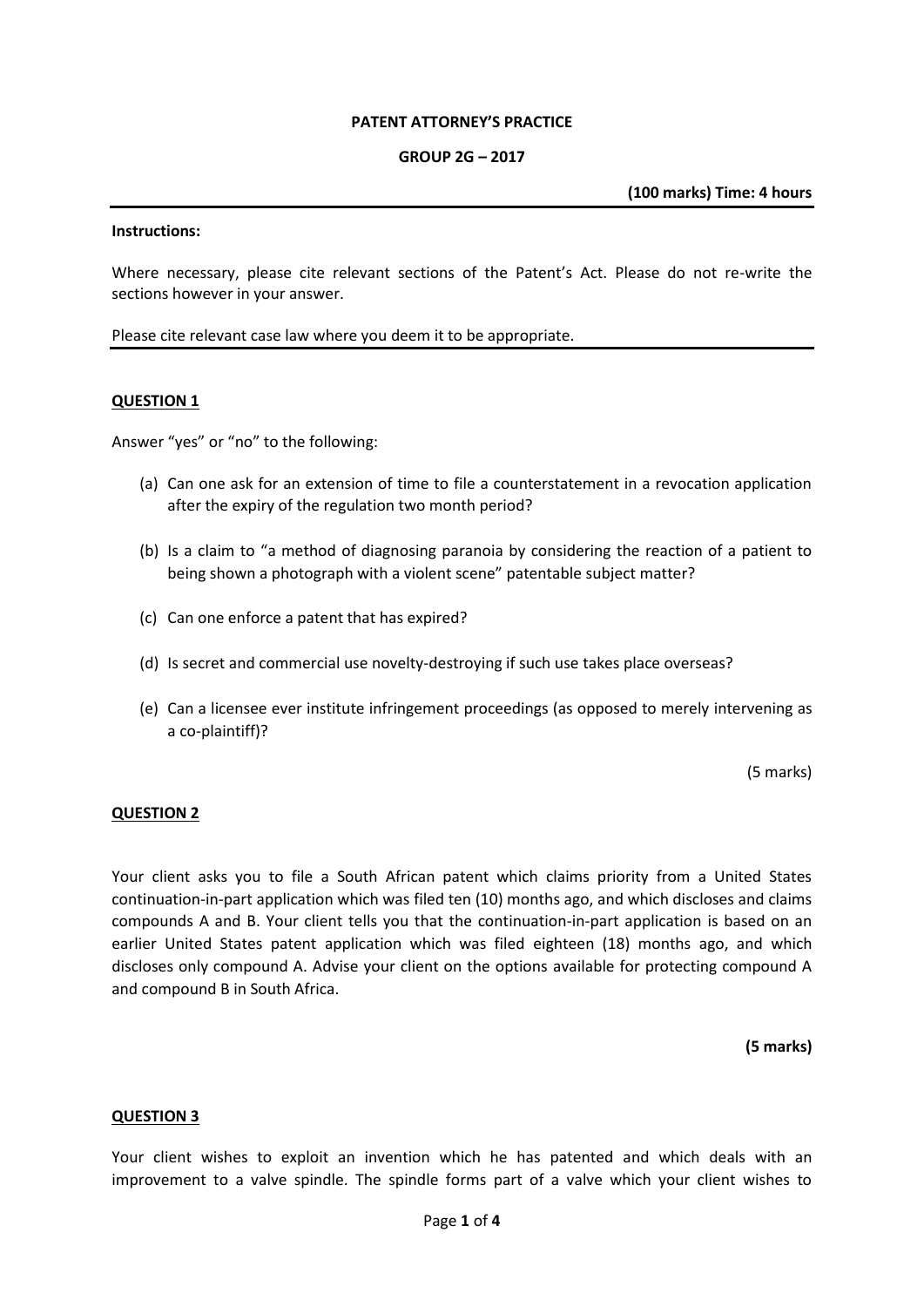produce. The valve has, however, been patented by your client's competitor. What steps would you take, and what evidence would you require from your client in order to obtain a licence to enable your client to exploit his invention?

# **(10 marks)**

# **QUESTION 4**

Your client calls you in a panic as he has been informed that Copycats R Us are gearing up to manufacture his patented product and distribute it into the South African market. He refers you to South African Patent No. 2006/5973. You see from the status report that the patent lapsed due to non-payment of the renewal fees on 21 February 2013 and, on telling your client this, he says that he is utterly astounded because he instructed your firm to look after the renewal fees and left a deposit with them to cover the renewal fees until at least 2020.

Advise your client on the restoration of his patent, prospects of success and the enforcement thereof against Copycats R Us.

# **(15 marks)**

### **QUESTION 5**

Mr E, a design engineer, was employed by Apple to improve upon the current Apple Iphone, which is manufactured and sold by Apple. Mr E has been working on the improvements for quite a while and as a result a specialist, Mr S, was contracted to assist with the development. The new generation Iphone has now been tested and functions unexpectedly well.

i) Apple wishes to patent the improvements to the Iphone, but Mr E who recently left in acrimonious circumstances, refuses to sign any document. Advise your client.

# **(3 marks)**

ii) The parties agree that the patent application should be filed jointly in the names of Mr S and the sole shareholder of Apple, namely, Mr CEO. What would you require from Mr S and Mr CEO to enable you to file?

### **(3 marks)**

iii) A provisional patent application is filed as in (ii) above, and Mr CEO wishes to licence the provisional application to his company, Apple, to exploit the invention. Advise your client about the current position (i.e. that the application is only a provisional) and the situation once a patent is granted.

### **(4 marks)**

iv) Your client, Apple, advises that it has heard that Mr S has made a further significant improvement to the Iphone, and further tells you that Mr S left the employ of Apple about 4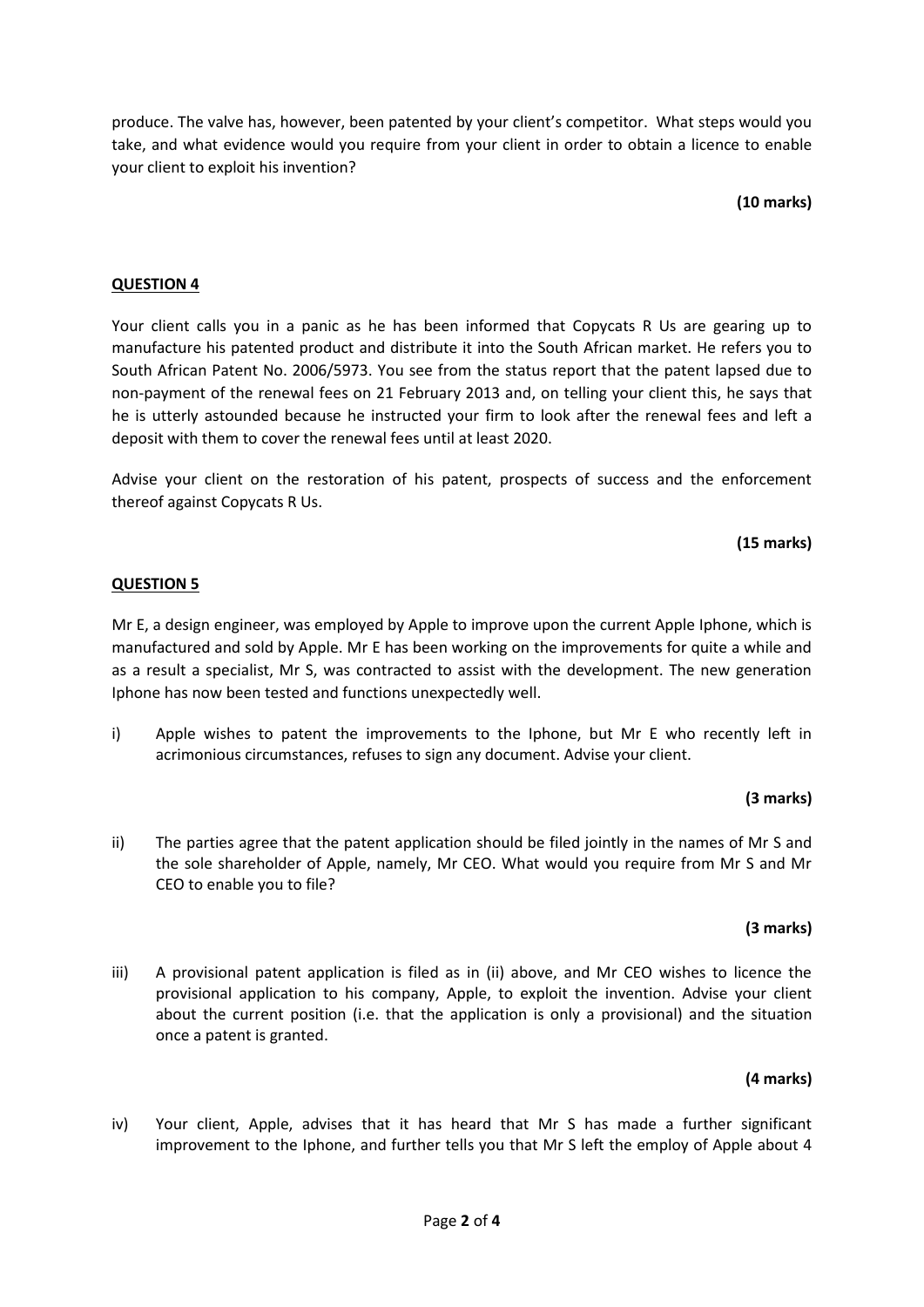months ago. Client wants to use the improvement and shows you the following clause in the contract Mr S signed:

*"Any developments, additions and improvements made by yourself to the Iphone shall belong to Apple and shall, accordingly, be assigned thereto. This clause shall survive the termination of the contract of employment."*

Advise Apple as to the enforceability of this clause.

**(5 marks)**

# **TOTAL: 15 MARKS**

# **QUESTION 6**

You are approached by the patentee of South African patent ZA 2003/9827 who wants to institute infringement proceedings against Zen (Pty) LTD, a South African company.

Claim 1 of the patent reads:

"A system for determining whether an application is compatible with a smart phone, the system comprising a server including a first database of applications and a second database of smart phone brands and associated smart phone brand models and a software module for comparing an application to the smart phone brand model and communicating to a cell phone user whether the application is compatible with a cell phone user's smart phone".

Your client, tells you that it has written the software module for the above and has licensed it to AppCompare Inc, who provides the system, in the form of a phone app, on a global scale. The server of AppCompare Inc is located in the Cayman Islands.

Advise the patentee on the question of patent infringement, ignoring whether the claim itself is patentable.

### **(25 marks)**

### **QUESTION 7**

Your SA resident client (X) of a chemical company sends you an email telling you that he went on a USA marketing visit during which he had a very friendly dinner discussion with the Managing Director (Y) of a USA competitor. The facts disclosed to each other were as follows:

(Y) filed a GB provisional patent application on 21 March 2014 and then filed a GB complete patent (which is still being examined and hasn't been published) and a South African non convention application thereafter. (Y)'s South African application was granted on 28 December 2016. In it, the compound paraxol is claimed as well as its use as a blood thinner.

Your client (X) tells you that he filed a South African complete patent application, in the first instance, on 16 August 2015, after having conducted public clinical trials in the Eastern Cape from